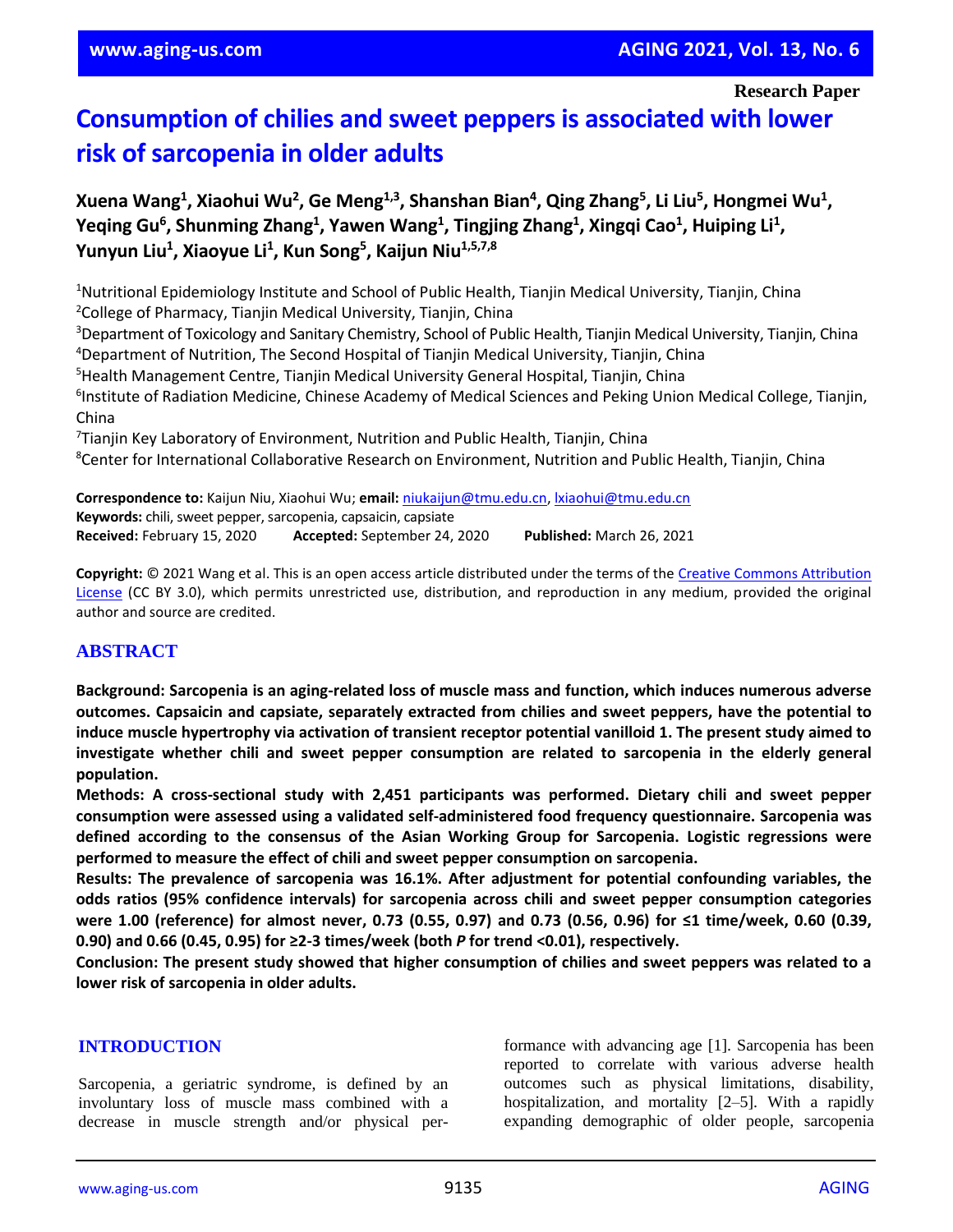leads to substantial social and economic costs and has emerged as a significant public health issue.

Peppers, including chili peppers and sweet peppers, have been reported to have antioxidant and anti-inflammatory effects, stimulate lipid metabolism, increase energy expenditure, and control diabetes [6–9]. The potential effects of peppers on muscle have drawn the attention of researchers. Scientific evidence suggests that capsaicin, the major pungent compound in chilies, can activate the transient receptor potential vanilloid 1 (TRPV1) [10]. Capsiate, a nonpungent capsaicin analog extracted from sweet peppers, is also an agonist of TRPV1 [11]. Previous studies have illustrated that TRPV1 was expressed in skeletal muscle tissues [12]. The activation of TRPV1 can induce an increased cytosolic calcium concentration that subsequently triggers the mammalian target of rapamycin (mTOR) [13]. The upregulation of the mTOR signaling pathway may result in muscle hypertrophy via increased protein synthesis [14]. Therefore, there may be potential benefits of chili and sweet pepper intake on muscle strength and physical function.

Many animal experiments have explored the detailed mechanism of capsaicin and capsiate on skeletal muscle [15, 16]. It is widely understood that findings from preclinical studies, such as animal model studies, cannot be directly applied to humans. However, the findings from previous animal experiments have not been investigated in human studies. In China, chili is among the most popular spicy foods consumed, while sweet pepper is also frequently used in daily diets [17]. From a public health perspective, we expect daily chili and sweet pepper intake to be beneficial for prevention of sarcopenia. Therefore, the purpose of our study was to investigate the crosssectional relationship between chili and sweet pepper consumption and sarcopenia in the older population.

# **RESULTS**

In the present study, the prevalence of sarcopenia was 16.1% (394/2,451). Baseline characteristics of study participants according to sarcopenia status are shown in Table 1. Compared with participants without sarcopenia, those with sarcopenia tended to be older  $(P \text{ values} <$ 0.0001), more likely to be females (*P* values  $< 0.0001$ ), to have lower BMI ( $P$  values  $< 0.0001$ ) and to have a lower proportion of high educational level ( $P$  values  $=$ 0.01). The "fruits and sweets'' dietary pattern score (*P* values  $= 0.046$ ) and "animal foods" dietary pattern score  $(P \text{ values} < 0.001)$  were lower in participants with sarcopenia. The individuals with sarcopenia were more likely to be ex-smokers  $(P \text{ values} < 0.01)$  and nondrinker  $(P \text{ values} = 0.02)$  and to have a history of hyperlipidemia ( $P$  values  $< 0.01$ ), diabetes ( $P$  values  $=$ 0.04) and stroke (*P* values < 0.0001).

The crude and adjusted relationship between chili and sweet pepper consumption and the prevalence of sarcopenia was presented in Table 2. The crude ORs (95% CI) of sarcopenia across categories of chili consumption were 1.00 (reference) for almost never, 0.65  $(0.49, 0.84)$  for  $\leq 1$  time/week, 0.50 (0.34, 0.71) for  $\geq 2-3$ times/week  $(P \text{ for trend} < 0.0001)$ . In the final multivariate logistic model, the adjusted ORs (95% CI) of sarcopenia across categories of chili consumption were 1.00 (reference) for almost never, 0.73 (0.55, 0.97) for  $\leq 1$ time/week, 0.60 (0.39, 0.90) for  $\geq$  2-3 times/week (*P* for trend  $< 0.01$ ). As for sweet pepper consumption, the crude ORs (95% CI) of sarcopenia were 1.00 (reference) for almost never, 0.65 (0.51, 0.84) for  $\leq 1$  time/week, 0.58 (0.41, 0.80) for  $\geq$  2-3 times/week (*P* for trend < 0.0001) across the three categories. After adjustment of a variety of potential confounders, the adjusted ORs (95% CI) of sarcopenia across categories of chili consumption were 1.00 (reference) for almost never, 0.73 (0.56, 0.96) for  $\leq 1$ time/week, 0.66 (0.45, 0.95) for  $≥$  2-3 times/week (*P* for trend < 0.01). Moreover, through multiple linear regressions, after multiple adjustment, standardized *β* coefficients (95% confidence interval) of chili and sweet pepper consumption for sarcopenia level were -0.059 (- 0.101, -0.022), *P* < 0.01 and -0.056, (-0.095, -0.018), *P* < 0.01, separately.

# **DISCUSSION**

In this large-scale cross-sectional study, higher consumption of chilies and sweet pepper was correlated with a lower risk of sarcopenia. Furthermore, we also found a negative correlation of chili and sweet pepper consumption and sarcopenia severity. To our knowledge, this is the first study to investigate the relationship of chili and sweet pepper consumption with sarcopenia in the older participants of population-based cohorts.

Several pathways may explain the correlation between chili consumption and sarcopenia. Capsaicin, the phytochemical responsible for the spiciness of peppers, is a highly selective agonist for TRPV1 [10]. A previous study found that TRPV1 is present in skeletal muscle [12]. When the TRPV1 channel is activated and turned on, intracellular calcium concentrations will increase [13]. A TRPV1-mediated increase in intracellular calcium concentrations activates mTOR and promotes protein synthesis and subsequent muscle hypertrophy [15]. The activation of TRPV1 by capsaicin also can increase the expression of peroxisome proliferatoractivated receptor-γ coactivator-1α (PGC-1α) in skeletal muscles [18]. PGC-1 $\alpha$  has been reported to protect skeletal muscle from atrophy by suppressing forkhead box O-3 action and atrophy-specific gene transcription [19]. Furthermore, an animal experiment pointed out that capsaicin supplementation could improve physical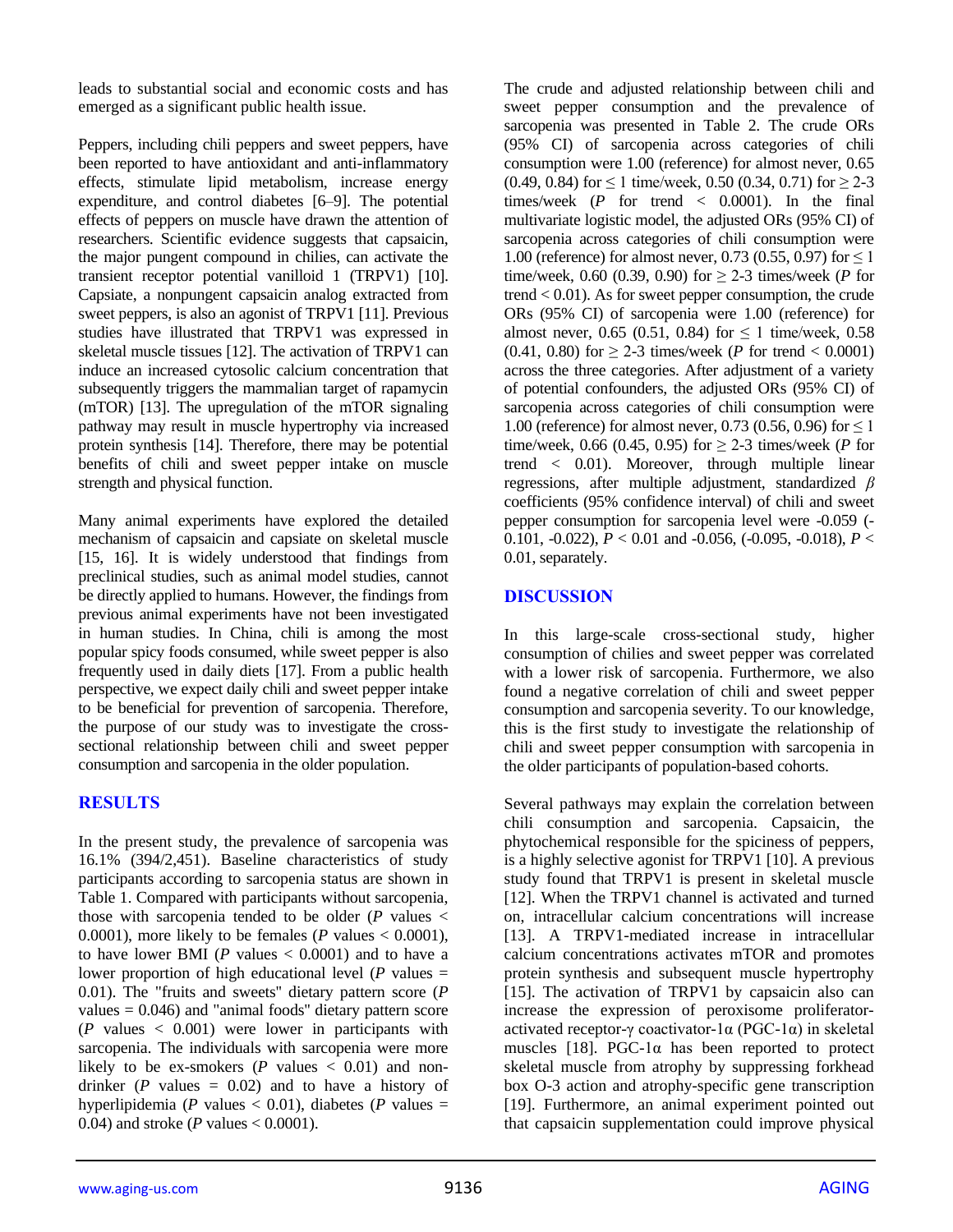|  |  | Table 1. Age and sex-adjusted participant characteristics by sarcopenia status ( $n = 2,451$ ). |
|--|--|-------------------------------------------------------------------------------------------------|
|--|--|-------------------------------------------------------------------------------------------------|

| <b>Characteristics</b>                       | Without sarcopenia           | With sarcopenia             | P <sup>a</sup> |
|----------------------------------------------|------------------------------|-----------------------------|----------------|
| No. of subjects                              | 2,057                        | 394                         |                |
| Age $(y)$                                    | 67.3 (67.1, 67.5) $^{\rm b}$ | 70.5 (70.0, 71.0)           | < 0.0001       |
| Sex (males, %)                               | 40.4                         | 33.8                        | < 0.0001       |
| BMI $(kg/m2)$                                | 25.3(25.2, 25.5)             | 23.8 (23.5, 24.2)           | < 0.0001       |
| Total energy intake (kcal/day)               | 2,089.2 (2,060.4, 2,118.0)   | 2,027.7 (1,960.8, 2,094.5)  | 0.10           |
| "Fruits and sweets" dietary pattern score    | 0.04(0.00, 0.10)             | $-0.07$ $(-0.17, 0.00)$     | 0.046          |
| "Healthy" dietary pattern score              | $0.00 (-0.04, 0.00)$         | $0.04$ ( $-0.06$ , $0.10$ ) | 0.49           |
| "Animal foods" dietary pattern score         | 0.11(0.07, 0.20)             | $-0.08$ $(-0.18, 0.00)$     | < 0.001        |
| Physical activity (Mets $\times$ hour/week)  | 26.6 (25.5, 27.6)            | 22.5(20.1, 25.0)            | < 0.01         |
| Smoking status (%)                           |                              |                             |                |
| Smoker                                       | 32.5                         | 35.0                        | 0.09           |
| Ex-smoker                                    | 51.2                         | 60.2                        | < 0.01         |
| Non-smoker                                   | 8.99                         | 9.14                        | 0.73           |
| Drinking status (%)                          |                              |                             |                |
| Everyday                                     | 13.4                         | 11.2                        | 0.62           |
| Sometime                                     | 7.24                         | 6.85                        | 0.31           |
| Ex-drinker                                   | 1.70                         | 1.02                        | 0.78           |
| Non-drinker                                  | 72.5                         | 80.5                        | 0.02           |
| Educational level ( $\geq$ college grade, %) | 5.74                         | 1.27                        | 0.01           |
| Managers (%)                                 | 17.4                         | 16.0                        | 0.42           |
| Marital status (married, %)                  | 98.2                         | 98.2                        | 0.98           |
| Household income $(\geq 10,000$ Yuan, %)     | 11.9                         | 6.85                        | 0.06           |
| Depressive symptoms $($ >45, %)              | 9.19                         | 12.7                        | 0.14           |
| Individual history of diseases (%)           |                              |                             |                |
| Hypertension                                 | 52.6                         | 58.9                        | 0.36           |
| Hyperlipidemia                               | 42.3                         | 53.3                        | < 0.01         |
| <b>Diabetes</b>                              | 12.5                         | 17.0                        | 0.04           |
| Cardiovascular disease                       | 11.3                         | 14.2                        | 0.44           |
| <b>Stroke</b>                                | 4.23                         | 8.63                        | < 0.0001       |
| Cancer                                       | 0.58                         | 0.25                        | 0.44           |
| Assessment of sarcopenia                     |                              |                             |                |
| RASM (kg/m2)                                 | 6.37(6.34, 6.40)             | 5.66 (5.59, 5.72)           | < 0.0001       |
| Grip strength (kg)                           | 24.9 (24.7, 25.2)            | 17.1 (16.4, 17.7)           | < 0.0001       |
| Gait speed (m/s)                             | 1.08(1.07, 1.09)             | 0.80(0.78, 0.82)            | < 0.0001       |

Abbreviations: BMI, body mass index; RASM, relative appendicular skeletal muscle mass.

<sup>a</sup>Analysis of covariance or logistic regression analysis.

<sup>b</sup>Mean (95% confidence interval) (all such values).

activities, including grip strength and endurance performance [16]. Animal experiments also found that capsaicin might be an effective agent for protecting skeletal muscle against many metabolic disorders [20]. Therefore, the consumption of chilies may have a potentially beneficial effect on sarcopenia. Further prospective studies or randomized trials are required to clarify this finding.

In the current study, we also explored the relationship between sweet pepper consumption and sarcopenia. Likewise, frequent sweet pepper consumption was significantly correlated with a lower prevalence of sarcopenia. Capsiate, extracted from sweet pepper, is a nonpungent capsaicin-related compound. Previous experiments have explored the capsiate-induced activation of TRPV1 *in vitro* and *in vivo*. Patch-clamp experiments have demonstrated that capsiate can activate TRPV1 with a similar potency to capsaicin [21]. Capsiate can also activate TRPV1 when subcutaneously injected into hindpaws of mice [21]. Additionally, animal experiments have indicated that capsiate intake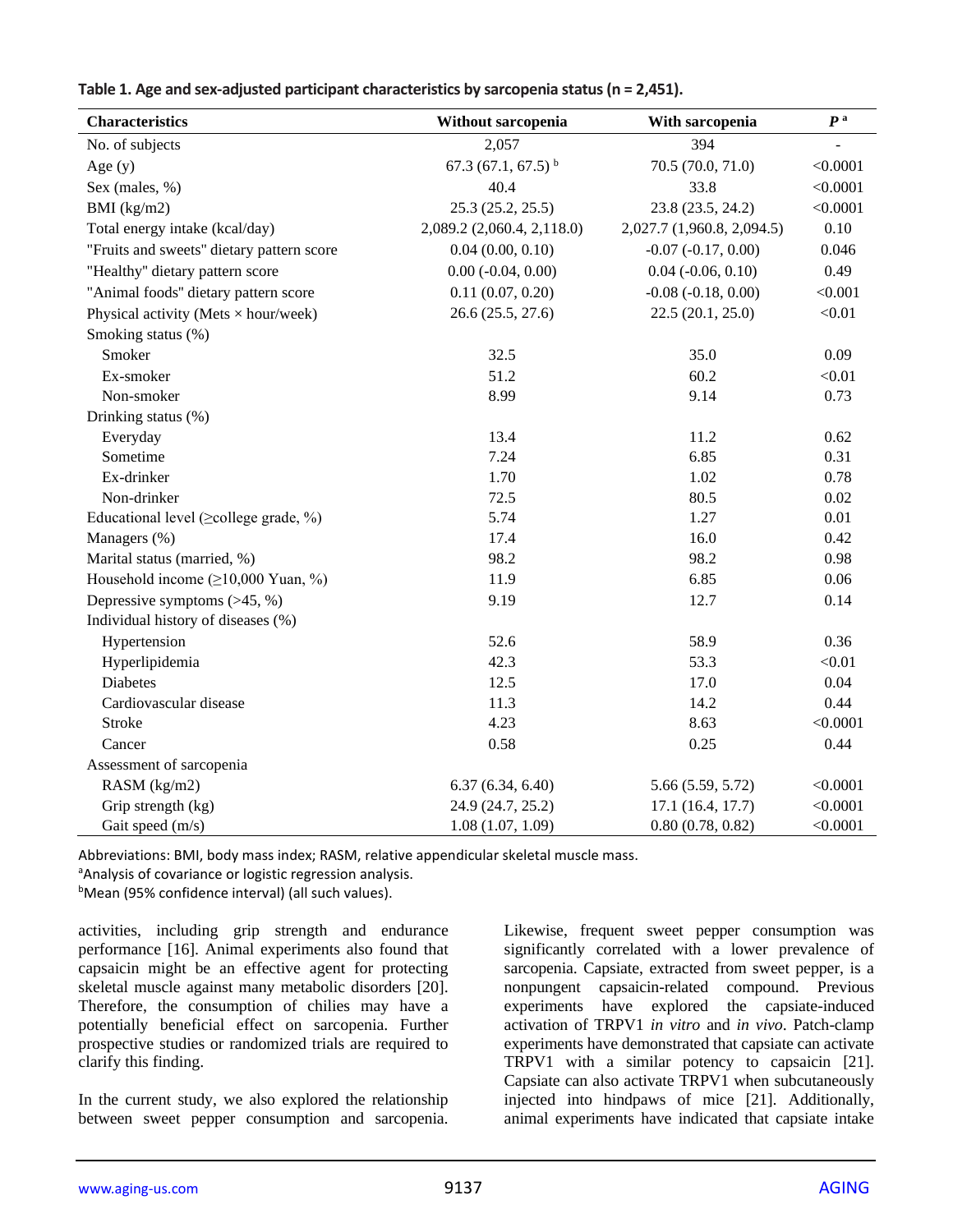|  | Table 2. Adjusted relationships of frequency of chili (or sweet pepper) consumption to sarcopenia (n = 2,451). |
|--|----------------------------------------------------------------------------------------------------------------|
|--|----------------------------------------------------------------------------------------------------------------|

| <b>Logistic regression models</b> | Frequency of chili consumption        |                                 |                       |                          |  |  |
|-----------------------------------|---------------------------------------|---------------------------------|-----------------------|--------------------------|--|--|
|                                   | almost never                          | $\leq$ 1 time/week              | $\geq$ 2-3 times/week | P for trend <sup>a</sup> |  |  |
| No. of subjects                   | 1,464                                 | 646                             | 341                   |                          |  |  |
| No. of normal                     | 1,189                                 | 562                             | 306                   |                          |  |  |
| No. of sarcopenia                 | 275                                   | 84                              | 35                    |                          |  |  |
| Model $1b$                        | 1.00 (reference)                      | $0.65(0.49, 0.84)$ <sup>c</sup> | 0.50(0.34, 0.71)      | < 0.0001                 |  |  |
| Model $2d$                        | 1.00 (reference)                      | 0.75(0.57, 0.98)                | 0.57(0.38, 0.83)      | < 0.01                   |  |  |
| Model 3 <sup>e</sup>              | 1.00 (reference)                      | 0.75(0.56, 0.99)                | 0.61(0.40, 0.90)      | < 0.01                   |  |  |
| Model $4f$                        | 1.00 (reference)                      | 0.73(0.55, 0.97)                | 0.60(0.39, 0.90)      | < 0.01                   |  |  |
|                                   | Frequency of sweet pepper consumption |                                 |                       |                          |  |  |
| No. of subjects                   | 1,250                                 | 785                             | 416                   |                          |  |  |
| No. of normal                     | 1,011                                 | 680                             | 366                   |                          |  |  |
| No. of sarcopenia                 | 239                                   | 105                             | 50                    |                          |  |  |
| Model $1b$                        | $1.00$ (reference)                    | 0.65(0.51, 0.84)                | 0.58(0.41, 0.80)      | < 0.0001                 |  |  |
| Model $2d$                        | $1.00$ (reference)                    | 0.73(0.56, 0.94)                | 0.67(0.47, 0.94)      | < 0.01                   |  |  |
| Model $3e$                        | $1.00$ (reference)                    | 0.75(0.58, 0.98)                | 0.68(0.47, 0.97)      | 0.01                     |  |  |
| Model $4f$                        | 1.00 (reference)                      | 0.73(0.56, 0.96)                | 0.66(0.45, 0.95)      | < 0.01                   |  |  |

<sup>a</sup>Analysis by multiple logistic regression model.

**bModel 1 was crude model.** 

<sup>c</sup>Odds ratio (95% confidence interval) (all such values).

<sup>d</sup>Model 2 was adjusted for age, sex, and body mass index.

<sup>e</sup>Model 3 was adjusted for variables in model 2 plus physical activity, smoking status, drinking status, individual history of diseases (cardiovascular disease, stroke, cancer, diabetes, hypertension and hyperlipidemia), total energy intake, depressive symptoms, household income, marital status, educational level, employment status.

<sup>f</sup>Model 4 was further adjusted for dietary patterns.

enhances the twitch force-generating capacity in mice via stimulation of TRPV1 and reduction of energy consumption [22]. Oral administration of capsiate enhanced swimming endurance of mice by stimulation of vanilloid receptors [23]. Taken together, this evidence suggests that, capsiate may be a helpful candidate for sarcopenia. Further studies would be appropriate to clarify the effect of sweet pepper consumption on sarcopenia in humans.

This study has two strengths. First, this was the first study to evaluate the relationship of the frequency of chili and sweet pepper consumption with sarcopenia in a large older population, which may inform the design of future clinical trials. Second, this study has taken into account a wide set of important confounders, such as lifestyle factors, individual histories of diseases and dietary patterns.

Despite its strengths, there are several limitations to this study. First, because of the cross-sectional design, a causal relationship and an explicit mechanism of chili and sweet pepper consumption with the risk of sarcopenia could not be determined. Future clinical trials and prospective mechanism studies are required to shed further light on this topic. Second, information regarding

chili and sweet pepper consumption was obtained by a self-reported questionnaire, and there is a possibility of misreporting or recall bias. Third, muscle mass was measured by bioelectrical impedance analysis. As we know, the gold standard test is considered to be dualenergy X-ray absorptiometry. However, results of muscle mass estimation using bioelectrical impedance analysis are highly correlated with that measured using dual-energy X-ray absorptiometry [24].

In conclusion, higher chili and sweet pepper consumption were significantly related to a lower risk of sarcopenia in a large-scale adult population. Our findings suggested that capsaicin and capsiate may be natural beneficial compounds for sarcopenia.

# **MATERIALS AND METHODS**

## **Study population**

The population included participants from the Tianjin Chronic Low-grade Systemic Inflammation and Health (TCLSIH) cohort study, a large prospective dynamic cohort study initiated to explore the relationships between chronic low-grade systemic inflammation and health status. Furthermore, the comprehensive geriatric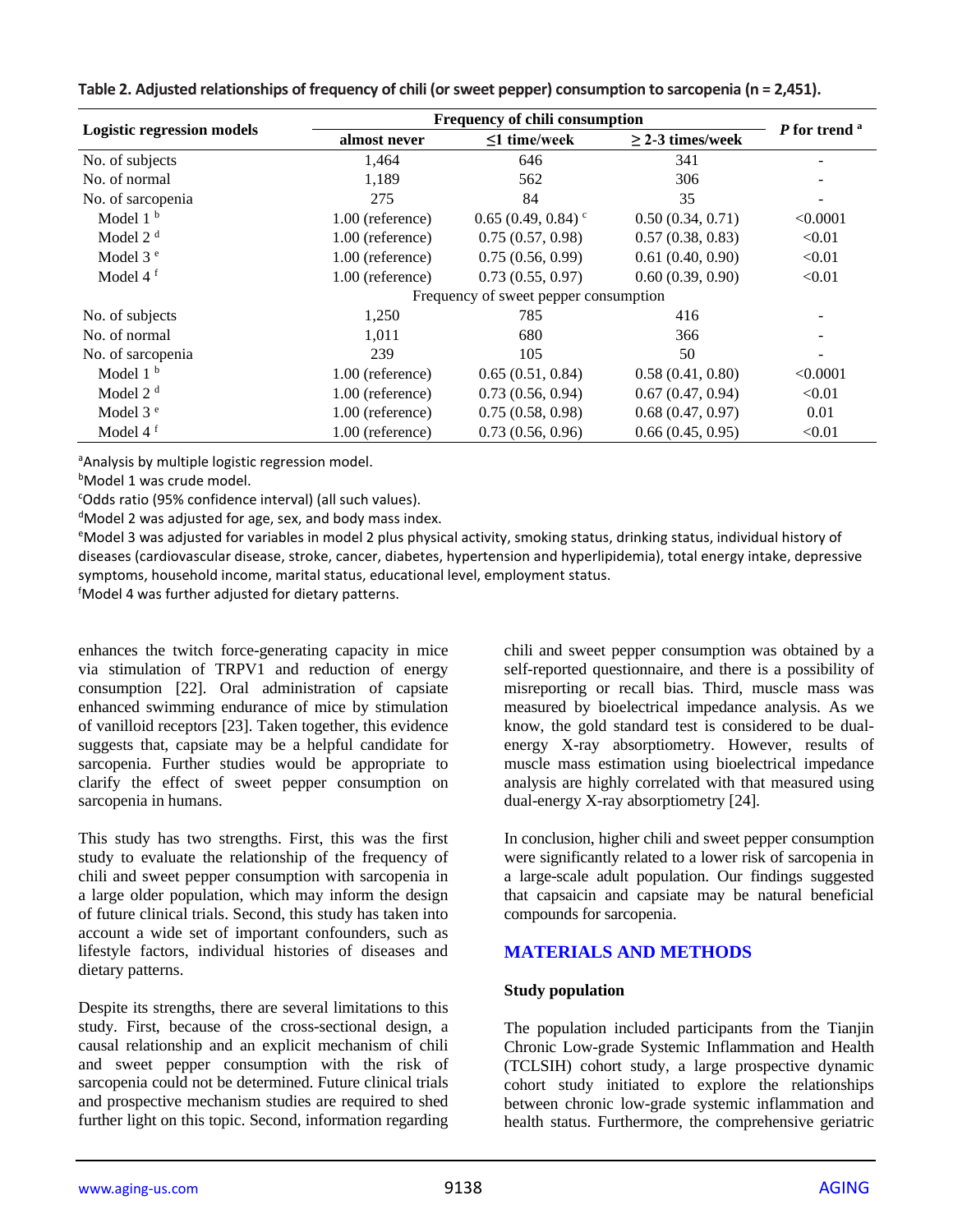assessments are involved in the TCLSIH cohort study. Detailed information on the study design of the TCLSIH has been described elsewhere [25]. The Institution Review Board of Tianjin Medical University approved the TCLSIH and informed consent was obtained from all participants.

A total of 2,698 participants have attended a health check during the research period. We excluded those who did not complete data collection on food frequency questionnaire or measurements of muscle mass, grip strength and gait speed  $(n = 247)$ . Owing to these exclusions, the final cross-sectional study population comprised of 2,451 participants.

#### **Assessment of chili and sweet pepper consumption**

The type of chilies that participants mainly consume is finger shaped chili (*dactylus M.*), while the type of sweet pepper consumed most frequently is the bell pepper (*grossum Sent.*). According to previous studies, the spiciness grade of finger shaped chili was 9, with a capsaicin concentration of 2.919-5.838 mg/g [26, 27]. Capsiate found in the sweet pepper originating from China was  $1.67\pm2.9$   $\mu$ g/g [28]. However, the total amount of bioactive ingredients in chilies and sweet peppers can be affected by environmental and nutritional conditions occurring during the cultivation such as the light intensity and temperature, the position of the fruit on the plant and the age of the fruit [29]. Estimation of the frequency of spice consumed at the individual level is emerging as a useful approach for quantifying spice intake [30]. In the present study, frequency of chili and sweet pepper consumption was estimated using a validated semi-quantitative food frequency questionnaire (FFQ) for the previous month's intake. The reproducibility and validity of the questionnaire were assessed in a random sample of 150 participants from our cohort using data from repeated measurements of the FFQ approximately 3 months apart and 4-day weighed diet records (WDRs). The Spearman correlation coefficients between FFQ and WDRs were 0.34 for chili consumption and 0.42 for sweet pepper consumption. Spearman's rank correlation coefficients between two FFQs were 0.47 for chili consumption and 0.52 for sweet pepper consumption. Detailed information on the food frequency questionnaire has been described elsewhere [31]. A common portion size of 15g and 10g for chili, 33g and 29g for sweet pepper in males and females was specified. Chili and sweet pepper consumptions were estimated based on the responses to the following questions: "How often did you consume chilies (sweet peppers) on average during the previous month?" The response options included almost never, <1 time/week, 1 time/week, 2-3 times/week, 4-6 times/week, 1 time/day, and  $\geq 2-3$ 

times/day. We summarized chili and sweet pepper consumption categories as: almost never, ≤1 time/week, and ≥2-3 times/week.

#### **Assessment of sarcopenia**

Followed the diagnostic approach of the Asian Working Group for Sarcopenia (AWGS), sarcopenia was defined by low muscle mass combined with either low muscle strength or low physical performance [1]. Severe sarcopenia was identified when all three criteria of the definition were met (low muscle mass, low muscle strength and low physical performance) [32]. Direct Segmental Multi-Frequency Bioelectrical Impedance Analysis (DSM-BIA; In-Body 720; Bio space Co., Ltd, Seoul, Korea) were applied to assess appendicular skeletal muscle mass. According to AWGS, the cutoff values of relative appendicular skeletal muscle mass (RASM), defined by appendicular skeletal muscle mass/height<sup>2</sup>, were 7.0 kg/m<sup>2</sup> in men and 5.7 kg/m<sup>2</sup> in women by using Bioelectrical Impedance Analysis.

A hydraulic hand-held dynamometer (EH101; CAMRY, Guangdong, China) was performed to measure grip strength. The grip strength was measured two times during a maximal voluntary contraction for each hand, and the highest value was used in the current study. Based on criteria of AWGS, Low muscle strength was defined as grip strength < 26 kg for men and < 18kg for women.

Gait speed over a distance of 4 m was measured to assess physical performance. Participants were requested to walk 4 m at a usual pace. A stopwatch was used to record the time. Gait speed was calculated by dividing 4 meters by the time in seconds (m/s). The reference values for low physical performance was  $< 1$  m/s, which was made an adjustment for the participants [33].

## **Assessment of other variables**

Anthropometric parameters, including height and body weight, were measured by trained personnel using calibrated equipment. The body mass index (BMI) was calculated as weight (in kilograms) divided by height (in meters<sup>2</sup>). Sociodemographic variables, including age, sex, household income, marital status, educational level and employment status, health behaviors including physical activity, smoking status and drinking status were collected from a health status questionnaire survey. The individual history of diseases (cardiovascular disease, stroke, cancer, diabetes, hypertension, and hyperlipidemia) were assessed according to the responses to relevant questions, the personal health records [34] and annual health check. Dietary intake in the last month was assessed using a validated selfadministered FFQ that included 100 food items with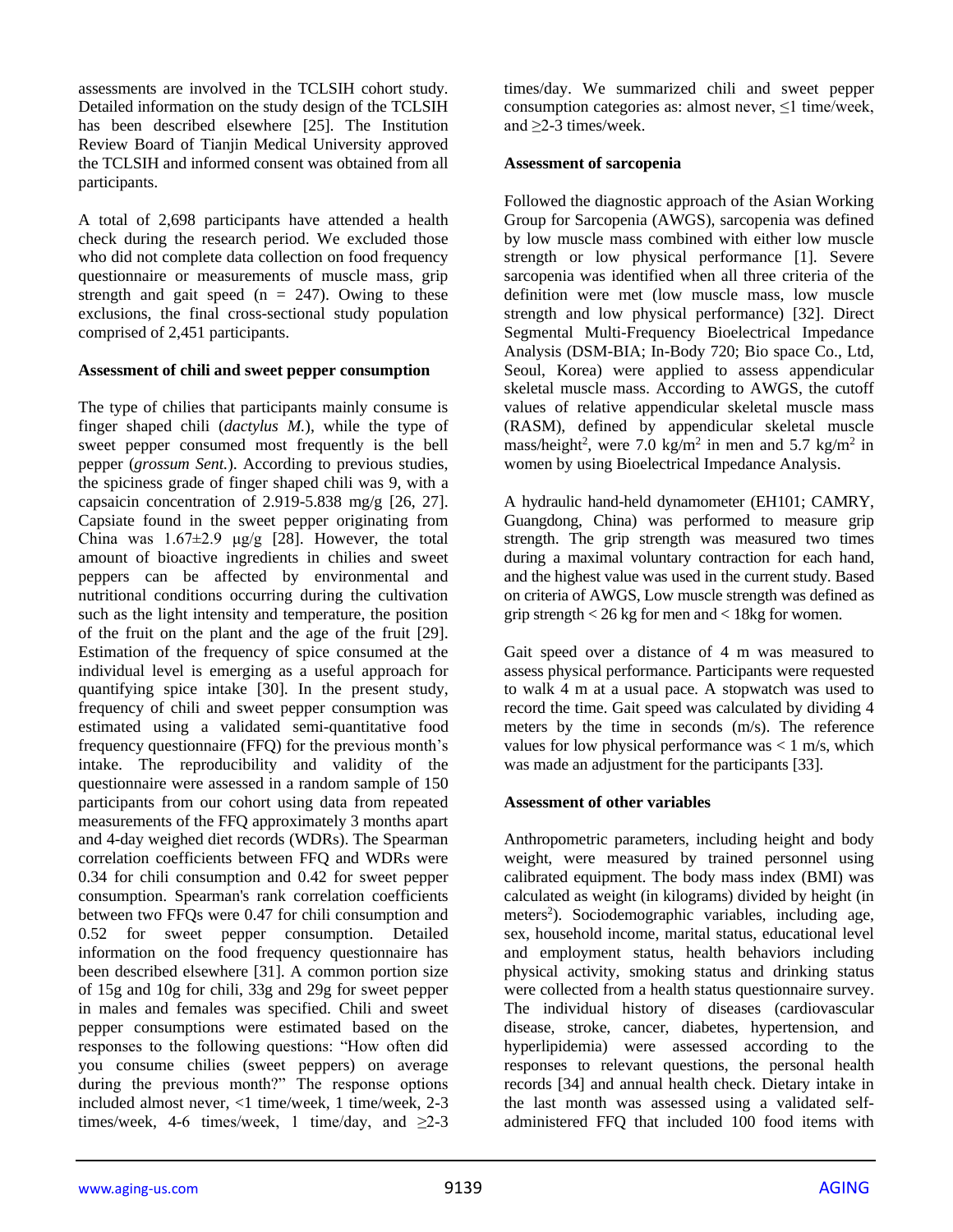specified serving sizes. The FFQ included seven frequency categories ranging from 'almost never' to ' $\geq$ 2-3 times/day' for foods and eight frequency categories ranging from 'almost never' to '≥4 times/day' for beverages. The mean daily consumption of nutrients and total energy intake were calculated by an ad hoc computer program developed to analyze the questionnaire and the Chinese food composition Tables were used as the nutrient database [35]. We applied factor analysis (principal-components analysis) with varimax rotation to 100 food items and beverages (g). Based on the eigenvalue of the factors, the Scree test, and the interpretability of the derived factors, three factors were retained and labeled descriptively according to the food items showing high loading (absolute value) with respect to each dietary pattern as follows: ''fruits and sweets'' dietary pattern (factor 1), ''healthy'' pattern (factor 2), and ''animal foods'' pattern (factor 3). For each dietary pattern and each subject, we computed factor scores by summing the consumption from each food item weighted by its factor loading. A higher factor score demonstrates greater conformity to the dietary pattern. Depressive symptoms were evaluated by the Chinese version of the Zung Self-Rating Depression Scale.

#### **Statistical analysis**

All statistical analyses were performed using Statistical Analysis System 9.3 edition for Windows (SAS Institute Inc., Cary, NC, USA). Descriptive data were described as the mean (95% confidence interval, CI) for continuous variables, and as percentages for categorical variables. For baseline characteristics, analysis of covariance was used to compare the differences of continuous variables between sarcopenia status and multiple logistic regression analysis for proportional variables. Multiple logistic regression analysis was performed with chili or sweet pepper consumption in three categories as the independent variable and the prevalence of sarcopenia as the dependent variable to evaluate the correlation between chili or sweet pepper consumption and sarcopenia. Model 1 was the crude model. Model 2 was adjusted for age, sex, and BMI. For model 3, we further adjusted potentially confounders including physical activity, smoking status, drinking status, individual history of diseases (cardiovascular disease, stroke, cancer, diabetes, hypertension, and hyperlipidemia), total energy intake, depressive symptoms, household income, marital status, educational level, and employment status. For model 4, we adjusted for variables in model 3 plus dietary patterns. Odds ratios (ORs) with their corresponding 95% CIs were presented. Furthermore, we performed a multiple linear regression analysis to evaluate the relationships between chili/sweet pepper consumption and sarcopenia level based on AWGS [32], adjusting

for all covariates selected for model 4. Standardized *β* coefficients were also calculated. All tests were twotailed and Statistical significance was set as  $p < 0.05$ .

## **Abbreviations**

TRPV1: transient receptor potential vanilloid 1; mTOR: mammalian target of rapamycin; TCLSIH: Tianjin Chronic Low-grade Systemic Inflammation and Health; FFQ: food frequency questionnaire; WDR: weighed diet record; AWGS: Asian Working Group for Sarcopenia; RASM: relative appendicular skeletal muscle mass; BMI: body mass index; CI: confidence interval; ORs: odds ratios; PGC-1α: peroxisome proliferator-activated receptor-γ coactivator-1α.

# **AUTHOR CONTRIBUTIONS**

X.W., X.W, and K.N. contributed to the study conception and design; X.W., X.W, G.M., S.B. Q.Z., L.L., H.W., Y.G., S.Z., Y.W., T.Z., X.C., H.L., Y.L., X.L., K.S., and K.N. contributed to data collection, assembly, analysis and interpretation of the data; X.W., X.W, and K.N. contributed to the manuscript drafting. K.N. had primary responsibility for final content.

# **ACKNOWLEDGMENTS**

The authors gratefully acknowledge all the people that have made this study.

# **CONFLICTS OF INTEREST**

The authors declare that they have no conflicts of interest.

# **FUNDING**

This work was supported by grants from the National Natural Science Foundation of China [grant numbers: 81872611 and 81673166] and the National Key Research and Development Program of China [grant number: 2016YFD0400602], China.

# **REFERENCES**

- 1. Chen LK, Liu LK, Woo J, Assantachai P, Auyeung TW, Bahyah KS, Chou MY, Chen LY, Hsu PS, Krairit O, Lee JS, Lee WJ, Lee Y, et al. Sarcopenia in Asia: consensus report of the Asian working group for sarcopenia. J Am Med Dir Assoc. 2014; 15:95–101. <https://doi.org/10.1016/j.jamda.2013.11.025> PMI[D:24461239](https://pubmed.ncbi.nlm.nih.gov/24461239)
- 2. Janssen I. Influence of sarcopenia on the development of physical disability: the cardiovascular health study. J Am Geriatr Soc. 2006; 54:56–62.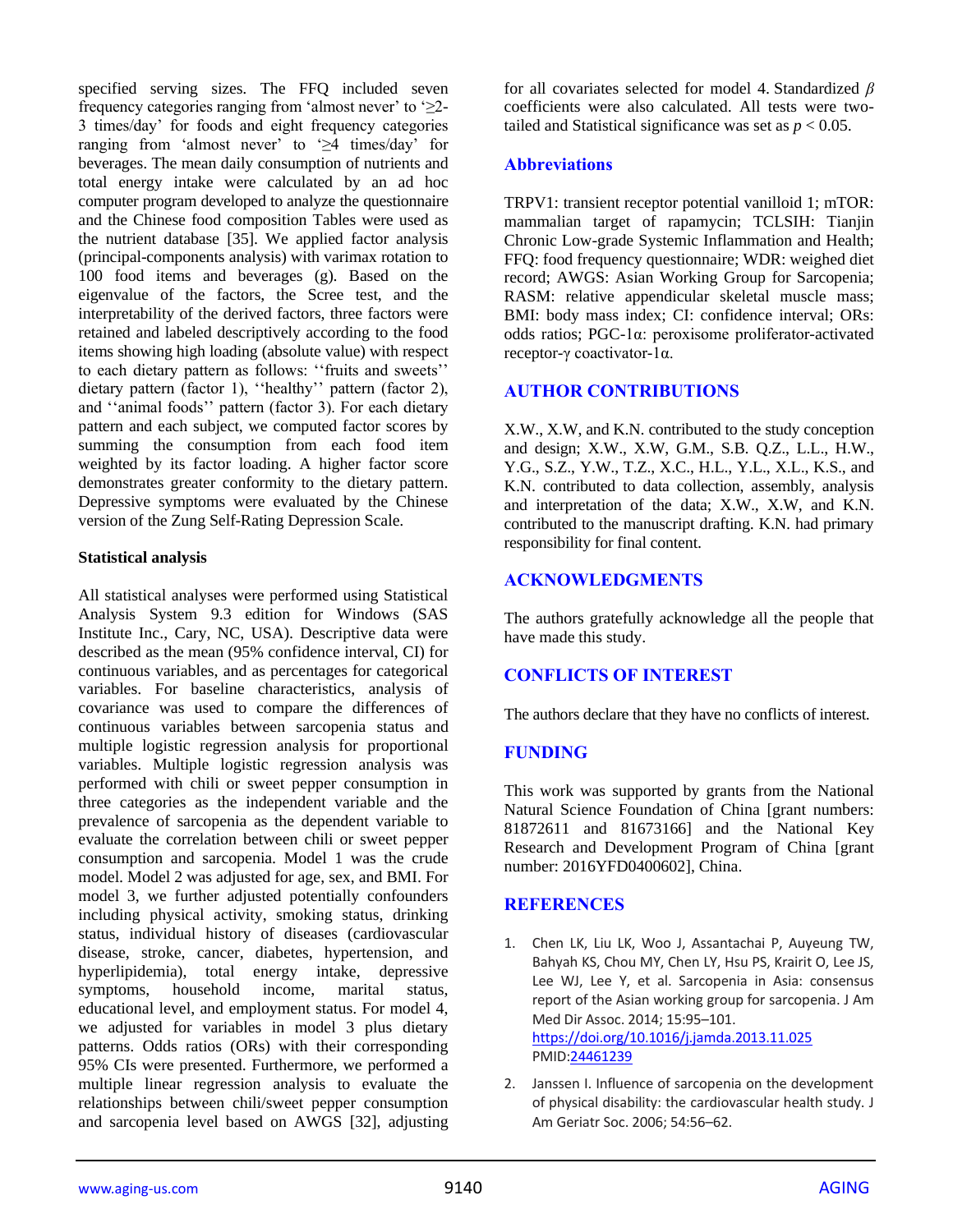<https://doi.org/10.1111/j.1532-5415.2005.00540.x> PMID[:16420198](https://pubmed.ncbi.nlm.nih.gov/16420198)

- 3. Zhang X, Zhang W, Wang C, Tao W, Dou Q, Yang Y. Sarcopenia as a predictor of hospitalization among older people: a systematic review and meta-analysis. BMC Geriatr. 2018; 18:188. <https://doi.org/10.1186/s12877-018-0878-0> PMID[:30134867](https://pubmed.ncbi.nlm.nih.gov/30134867)
- 4. Liu P, Hao Q, Hai S, Wang H, Cao L, Dong B. Sarcopenia as a predictor of all-cause mortality among community-dwelling older people: a systematic review and meta-analysis. Maturitas. 2017; 103:16–22. <https://doi.org/10.1016/j.maturitas.2017.04.007> PMID[:28778327](https://pubmed.ncbi.nlm.nih.gov/28778327)
- 5. Janssen I, Heymsfield SB, Ross R. Low relative skeletal muscle mass (sarcopenia) in older persons is associated with functional impairment and physical disability. J Am Geriatr Soc. 2002; 50:889–96. <https://doi.org/10.1046/j.1532-5415.2002.50216.x> PMID[:12028177](https://pubmed.ncbi.nlm.nih.gov/12028177)
- 6. Ahuja KD, Robertson IK, Geraghty DP, Ball MJ. Effects of chili consumption on postprandial glucose, insulin, and energy metabolism. Am J Clin Nutr. 2006; 84:63–69.

<https://doi.org/10.1093/ajcn/84.1.63> PMI[D:16825682](https://pubmed.ncbi.nlm.nih.gov/16825682)

- 7. Varghese S, Kubatka P, Rodrigo L, Gazdikova K, Caprnda M, Fedotova J, Zulli A, Kruzliak P, Büsselberg D. Chili pepper as a body weight-loss food. Int J Food Sci Nutr. 2017; 68:392–401. <https://doi.org/10.1080/09637486.2016.1258044> PMID[:27899046](https://pubmed.ncbi.nlm.nih.gov/27899046)
- 8. Sancho R, Lucena C, Macho A, Calzado MA, Blanco-Molina M, Minassi A, Appendino G, Muñoz E. Immunosuppressive activity of capsaicinoids: capsiate derived from sweet peppers inhibits NF-kappaB activation and is a potent antiinflammatory compound *in vivo*. Eur J Immunol. 2002; 32:1753–63. [https://doi.org/10.1002/1521-](https://doi.org/10.1002/1521-4141(200206)32:6%3c1753::AID-IMMU1753%3e3.0.CO;2-2) [4141\(200206\)32:6<1753::AID-IMMU1753>3.0.CO;2-2](https://doi.org/10.1002/1521-4141(200206)32:6%3c1753::AID-IMMU1753%3e3.0.CO;2-2) PMID[:12115659](https://pubmed.ncbi.nlm.nih.gov/12115659)
- 9. Materska M, Perucka I. Antioxidant activity of the main phenolic compounds isolated from hot pepper fruit (capsicum annuum L). J Agric Food Chem. 2005; 53:1750–56. <https://doi.org/10.1021/jf035331k> PMID[:15740069](https://pubmed.ncbi.nlm.nih.gov/15740069)
- 10. Yang F, Zheng J. Understand spiciness: mechanism of TRPV1 channel activation by capsaicin. Protein Cell. 2017; 8:169–77. <https://doi.org/10.1007/s13238-016-0353-7> PMID[:28044278](https://pubmed.ncbi.nlm.nih.gov/28044278)
- 11. Shintaku K, Uchida K, Suzuki Y, Zhou Y, Fushiki T, Watanabe T, Yazawa S, Tominaga M. Activation of

transient receptor potential A1 by a non-pungent capsaicin-like compound, capsiate. Br J Pharmacol. 2012; 165:1476–86.

<https://doi.org/10.1111/j.1476-5381.2011.01634.x> PMI[D:21883144](https://pubmed.ncbi.nlm.nih.gov/21883144)

- 12. Xin H, Tanaka H, Yamaguchi M, Takemori S, Nakamura A, Kohama K. Vanilloid receptor expressed in the sarcoplasmic reticulum of rat skeletal muscle. Biochem Biophys Res Commun. 2005; 332:756–62. <https://doi.org/10.1016/j.bbrc.2005.05.016> PMI[D:15907794](https://pubmed.ncbi.nlm.nih.gov/15907794)
- 13. Ito N, Ruegg UT, Kudo A, Miyagoe-Suzuki Y, Takeda S. Activation of calcium signaling through Trpv1 by nNOS and peroxynitrite as a key trigger of skeletal muscle hypertrophy. Nat Med. 2013; 19:101–06. <https://doi.org/10.1038/nm.3019> PMI[D:23202294](https://pubmed.ncbi.nlm.nih.gov/23202294)
- 14. Bodine SC, Stitt TN, Gonzalez M, Kline WO, Stover GL, Bauerlein R, Zlotchenko E, Scrimgeour A, Lawrence JC, Glass DJ, Yancopoulos GD. Akt/mTOR pathway is a crucial regulator of skeletal muscle hypertrophy and can prevent muscle atrophy *in vivo*. Nat Cell Biol. 2001; 3:1014–19.

<https://doi.org/10.1038/ncb1101-1014> PMID: 11715023

- 15. Ito N, Ruegg UT, Kudo A, Miyagoe-Suzuki Y, Takeda S. Capsaicin mimics mechanical load-induced intracellular signaling events: involvement of TRPV1-mediated calcium signaling in induction of skeletal muscle hypertrophy. Channels (Austin). 2013; 7:221–24. <https://doi.org/10.4161/chan.24583> PMI[D:23584166](https://pubmed.ncbi.nlm.nih.gov/23584166)
- 16. Hsu YJ, Huang WC, Chiu CC, Liu YL, Chiu WC, Chiu CH, Chiu YS, Huang CC. Capsaicin supplementation reduces physical fatigue and improves exercise performance in mice. Nutrients. 2016; 8:648. <https://doi.org/10.3390/nu8100648> PMID[:27775591](https://pubmed.ncbi.nlm.nih.gov/27775591)
- 17. Billing J, Sherman PW. Antimicrobial functions of spices: why some like it hot. Q Rev Biol. 1998; 73:3–49. <https://doi.org/10.1086/420058> PMID[:9586227](https://pubmed.ncbi.nlm.nih.gov/9586227)
- 18. Luo Z, Ma L, Zhao Z, He H, Yang D, Feng X, Ma S, Chen X, Zhu T, Cao T, Liu D, Nilius B, Huang Y, et al. TRPV1 activation improves exercise endurance and energy metabolism through PGC-1α upregulation in mice. Cell Res. 2012; 22:551–64. <https://doi.org/10.1038/cr.2011.205>

PMI[D:22184011](https://pubmed.ncbi.nlm.nih.gov/22184011)

19. Sandri M, Lin J, Handschin C, Yang W, Arany ZP, Lecker SH, Goldberg AL, Spiegelman BM. PGC-1alpha protects skeletal muscle from atrophy by suppressing FoxO3 action and atrophy-specific gene transcription. Proc Natl Acad Sci USA. 2006; 103:16260–65. <https://doi.org/10.1073/pnas.0607795103> PMI[D:17053067](https://pubmed.ncbi.nlm.nih.gov/17053067)